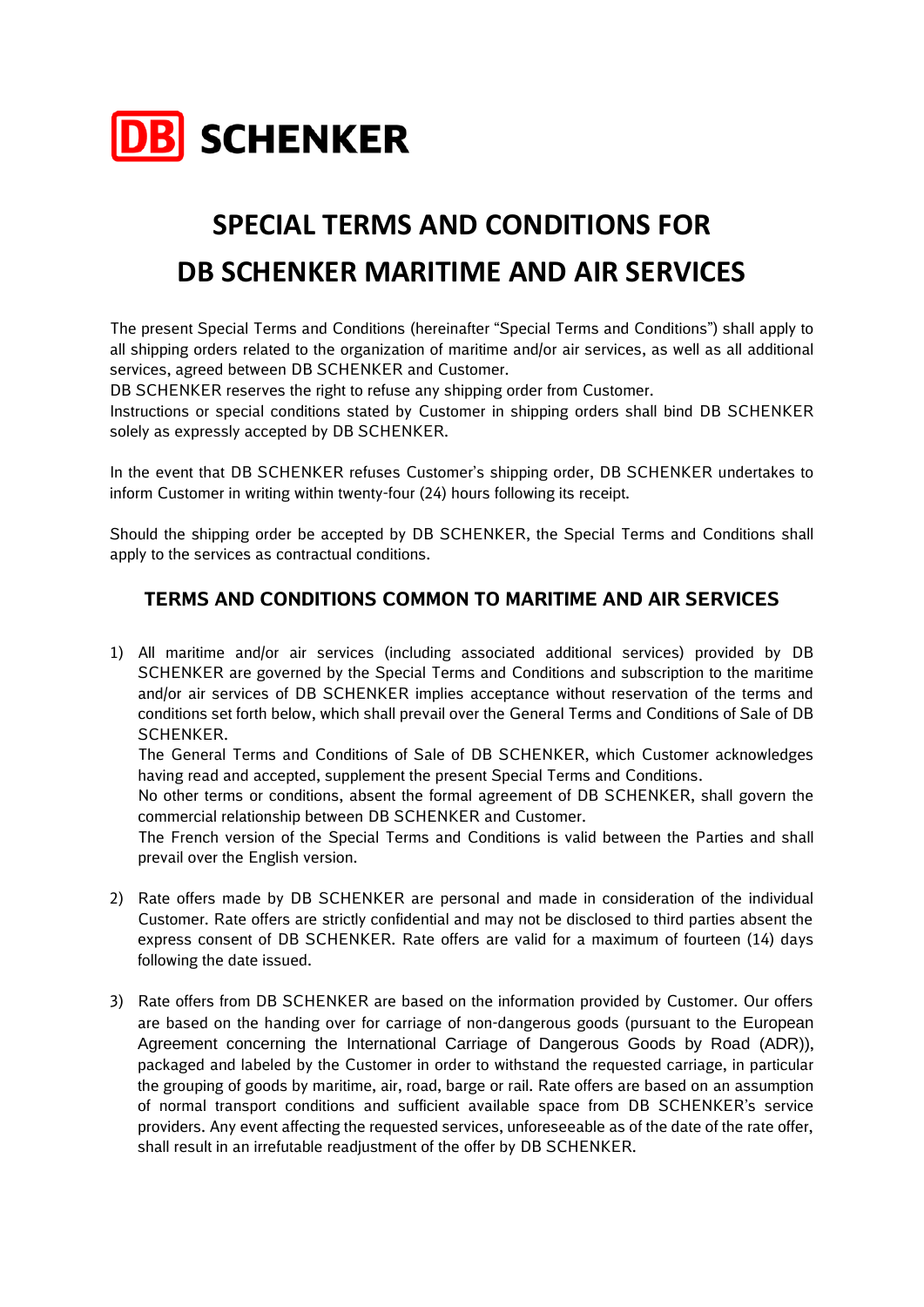- 4) Save as expressly mentioned, rate offers issued by DB SCHENKER shall be valid solely for services provided to companies, those services intended for individuals being subject to specific rate and operational terms and conditions.
- 5) All costs resulting from a modification/cancellation of the service initially agreed shall be borne by Customer.
- 6) Save as expressly agreed, rate offers and invoices shall be issued in euros.
- 7) Save as expressly provided in the rate offer by DB SCHENKER, services subscribed shall exclude all customs services, customs duties and taxes.
- 8) Customer and DB SCHENKER expressly acknowledge that delivery dates indicated in rate offers are provided for information purposes and are based on the information supplied by our providers. As a result, indicated delivery dates shall in no manner bind DB SCHENKER. **DB SCHENKER assumes no liability in the event of failure to meet indicated delivery dates resulting from delays attributable to maritime or air companies,** in particular due to incidents at the airport/port of departure, transit or destination, or modification of dates of departure/arrival of means of transport.
- **9) In the event high-value goods and/or those presenting an elevated risk of theft are handed over for carriage, Customer shall inform DB SCHENKER in writing of the risks presented by shipping said goods in order to allow DB SCHENKER to determine whether to accept the shipping order or to take all useful safety measures.**

**The Parties hereby expressly agree that goods of a value exceeding €1,000/kg shall be considered as high-risk goods. Below said value, and absent any contrary instruction by Customer, the goods shall be considered "standard", thus necessitating no special safety measures.** 

- 10) Without notice, DB SCHENKER reserves the right to refuse "special" goods, including the following:
	- Bulky goods,
	- Heavy goods,
	- Dangerous goods,
	- Temperature-controlled goods,
	- Food products,
	- High-value goods as previously mentioned,
	- Express delivery goods,
	- Personal effects,
	- Embargoed goods.
- 11) In the event of a force majeure, the Parties shall be relieved of all liability, in particular concerning DB SCHENKER, for any delay or impossibility to deliver the services rendered hereunder. Force majeure events are those designated as such by French law and applicable case law.
- 12) DB SCHENKER reserves the right to subcontract all or a part of the rendered services and to select said subcontractors.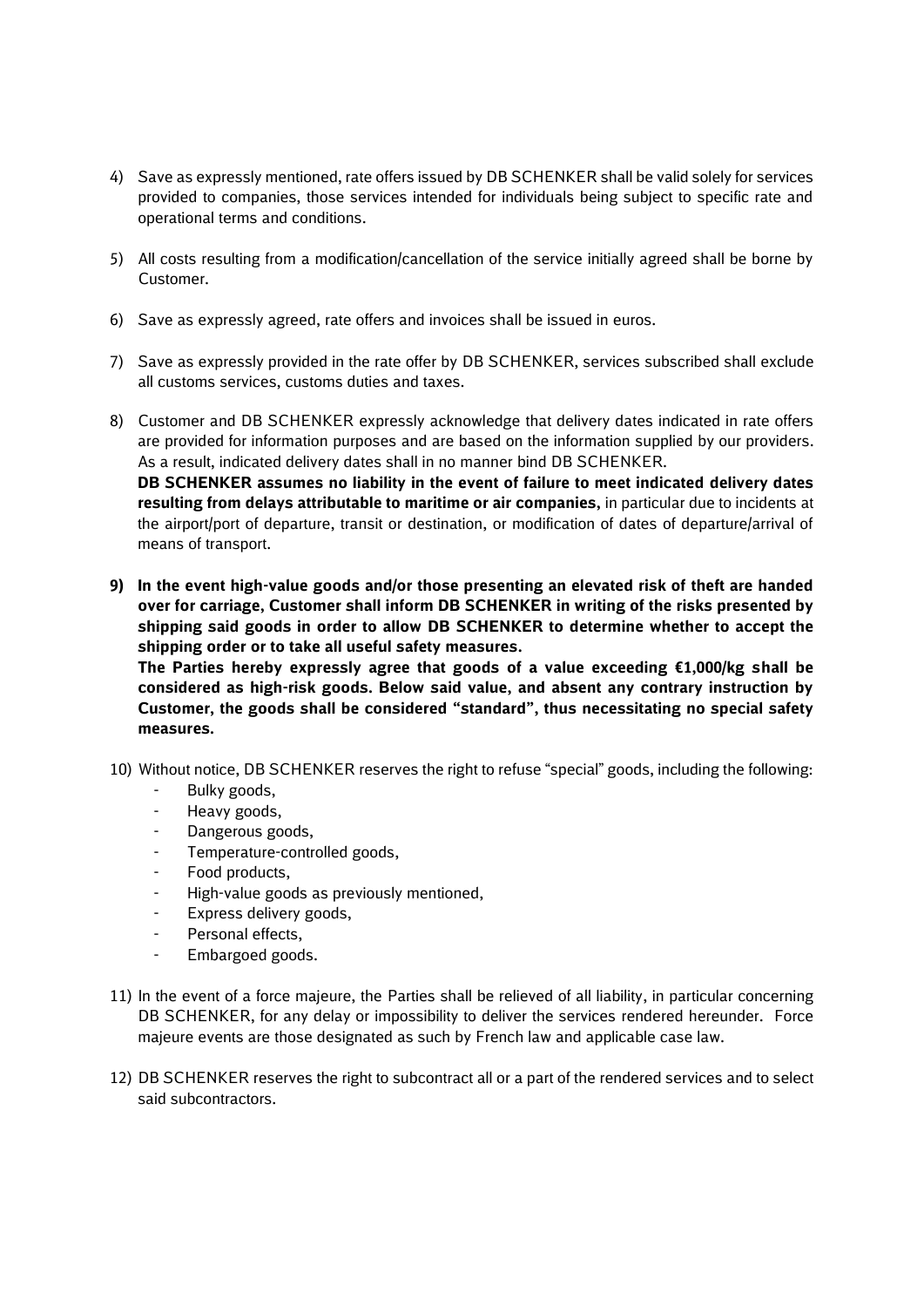## **SPECIAL TERMS AND CONDITIONS FOR MARITIME SERVICES**

- 1) Services offered by DB SCHENKER include those involving ocean freight based on rates and services provided by SCHENKERocean Ltd. As such, SCHENKERocean Ltd.'s bill of lading terms and conditions strictly apply. Said terms and conditions are governed by the laws of Hong Kong and the courts of Hong Kong shall have sole jurisdiction.
- 2) Additional fees and costs, taxes and port charges are calculated based on the elements known by DB SCHENKER at the time the shipping order is passed. These remain subject to confirmation and are invoiced at their value as of the date the service is provided.

**In the event that additional fees are charged or invoiced by the maritime company or any other third party, including demurrage (also called "surestaries"), detention and storage, the latter shall also be invoiced to Customer by DB SCHENKER. Fees shall be invoiced according to DB SCHENKER rates, irrespective of the port, company, terminal, or warehouse.**

DB SCHENKER shall inform Customer of any additional fees in a timely manner upon learning of such.

Such eventual modifications are hereby expressly accepted by Customer, who may in no event dispute the service provided by DB SCHENKER on this basis.

3) Should empty containers be made available for loading according to Customer's request, they shall be inspected inside and out by Customer or its representative immediately following their availability. DB SCHENKER shall be immediately informed in writing of any reservation relative to the condition of the containers. Photos of containers shall be immediately taken in order to prove the condition thereof.

Absent any reservations and photos, DB SCHENKER may not be held liable for damage caused to the goods caused by defects existing as of the date the containers were loaded.

Should the container be refused by Customer or its representative based on the condition thereof, in the absence of reservations and photos, the refusal shall be deemed unjustified and Customer shall bear all consequences of said refusal.

Save as otherwise agreed, the shipping costs involved in the removal and return of the containers are not included in the rate offer by DB Schenker and shall be invoiced to Customer.

- 4) The return of empty containers shall be at Customer's cost. Customer shall bear the costs associated with cleaning/restoring containers resulting from its direct use or from goods shipped therein at its request.
- 5) Save as expressly agreed, Customer shall declare in a timely manner the verified gross weight of the loaded container or shipment pursuant to applicable regulations, in particular the latest version of the SOLAS Convention. DB SCHENKER expressly informs Customer that its shipment may be refused if the information required is not provided by the deadline, in which event Customer shall assume sole liability for the consequences of such refusal.
- 6) The weight/volume ratio determined according to international maritime rules provides the basis calculating tax on shipments. Said ratio is 1,000kg/m3.